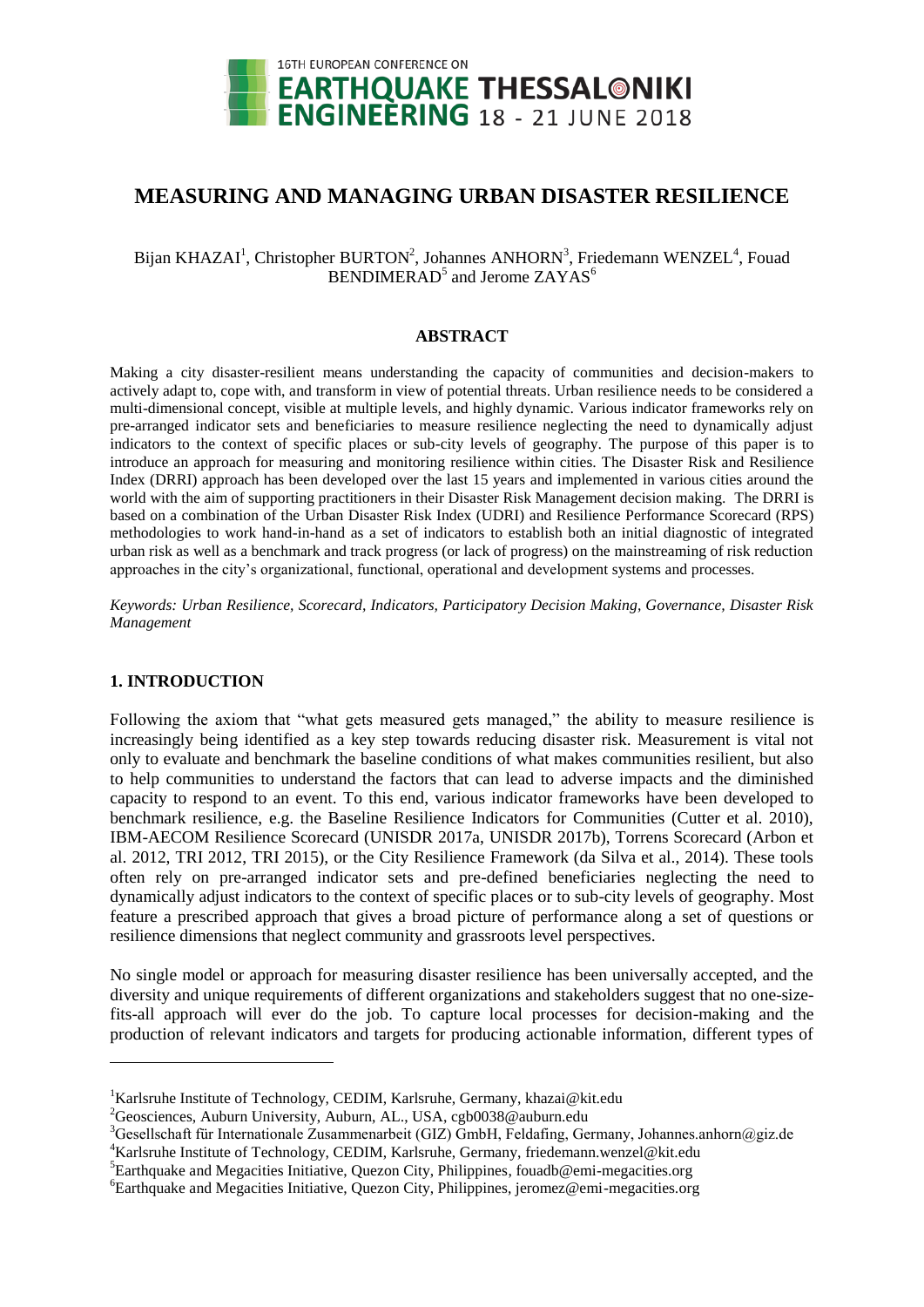indicators that are representative of the local knowledge, conditions, and context are needed. These types of indicators cannot be computed from publically available databases and require the design of targeted surveys with a specific audience in mind.

## **2. URBAN RESILIENCE**

Resilience to natural hazards and disasters has been defined as the ability of communities exposed to hazards to resist, absorb, accommodate to and recover from the effects of a hazard in a timely and efficient manner, including through the preservation and restoration of its essential structures and functions (UNISDR 2009). Resilience has become the *de facto* framework for decreasing disaster risk and enhancing community-level disaster preparedness, response, and recovery capacities (Cutter et al. 2014). Timmerman (1981) was likely the first to describe resilience as a concept in natural hazards and disasters where he described resilience as the measure of the capacity of a social system, or part of a system, to absorb impacts or recover from damaging events. Since the publication of the work of Timmerman, conceptual models used to describe and assess resilience within the disaster risk management literature are plentiful, and range from theoretical frameworks that depict resilience as a set of networked capacities (Norris et al. 2008; Sherrieb et al. 2010, 2012) as well as those that consider resilience to be based on a set of capitals such as social, economic, and community capitals (Chambers 1988, Chambers and Conway 1992, Peacock et al. 2010), to conceptual models that include the description of attributes of particular systems such as the economy (Rose 2007), governance (Tierney 2012) and critical infrastructure (Bruneau and Tierney 2007). Place-based models also occur within the literature (Cutter et al. 2008). They are relevant for integrating information on natural hazard risk into a resilience framework because they consider hazard impact potential from exposure to damaging events coupled with measures of pre-existing social conditions that make people vulnerable. They provide the primary impetus for understanding the drivers and processes of disaster resilience are especially critical for the development of management plans to enhance resilience of communities.

Just as the concept of resilience itself has a long history of use within different disciplines, urban resilience research also draws from diverse research domains: research on urban theory more generally (e.g. Grimm et al. 2008), research on social resilience and social vulnerability (e.g. Cutter, Boruff, and Shirley 2003); research on hazards and disasters (e.g. Godschalk 2003, Pelling 2003); and research on climate change (e.g Leichenko 2011). Meerow et al. (2016) systematically reviewed definitions of urban resilience from various disciplines and found theoretical inconsistencies. For example, definitions vary based on how "urban" is conceptualized; or there are inconsistencies in the literature on pathways to a resilient state (i.e. some definitions of urban resilience focus largely on persistence, while others include transformation and transition). Meerow et al. (2016) argue that given the theoretical inconsistencies in the literature, a definition of urban resilience needs to retain flexibility and allow for the different perspectives to remain. As such, Meerow et al. (2016) define urban resilience as: "the ability of an urban system-and all of its constituent socio-ecological and sociotechnical networks across temporal and spatial scales- to maintain or rapidly return to desired functions in the face of a disturbance, to adapt to change, and to quickly transform systems that limit current or future adaptive capacity." Despite the conceptual inconsistencies, the "malleability" around resilience is an advantage and especially important for work on cities, which are complex systems and therefore require the input and expertise of multiple disciplines and stakeholders.

# **3. EVOLUTION OF THE DISASTER RISK AND RESILIENCE INDEX**

The purpose for the development of the Disaster Risk and Resilience Index (DRRI) approach was to build a monitoring and evaluation tool for benchmarking and measuring progress on disaster resilience in terms of mainstreaming of risk reduction approaches in the city"s development policies and processes (Khazai and Bendimeard, 2009, Khazai et al., 2016,). The first component of the DRRI indicator systems are the quantitatively derived Urban Disaster Risk Indicators (UDRI) which provide a holistic view of disaster risk by capturing the direct physical damages and the aggravating social and economic conditions contributing to total risk. The models and methodology referred to here as the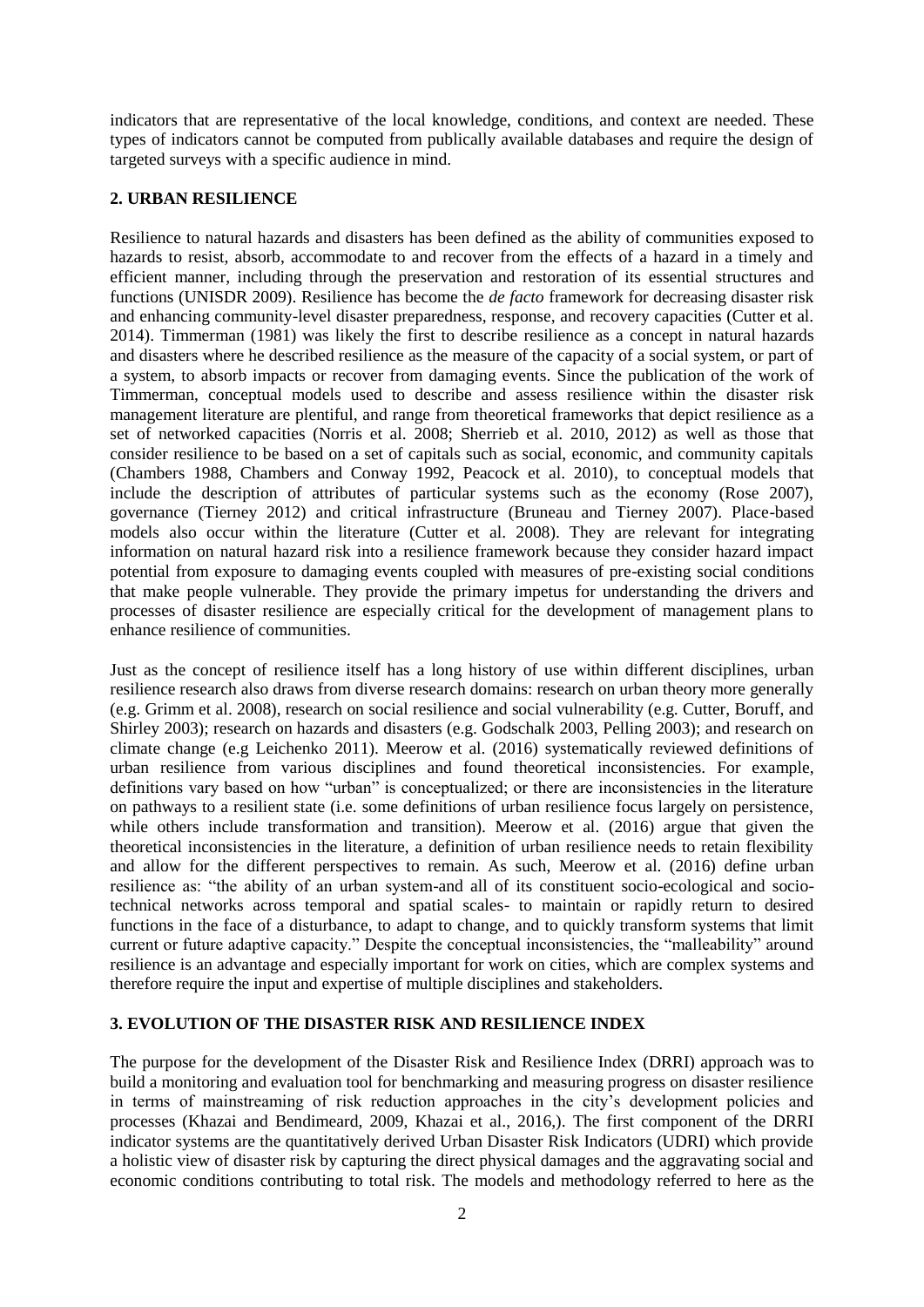Urban Disaster Risk Indicators (UDRI) was originally developed for the Inter-American Development Bank through the IDB-IDEA Indicators Program by the Institute of Environmental Studies (IDEA) of the National University of Colombia, Manizales (NUCM) (Cardona et al, 2005, Carreno 2004, Carreno 2007). The UDRI has been adapted and used through a fully participatory process as an innovative risk communication tool to engage stakeholders in understanding their involvement and taking ownership of the risk factors in the city. In the last decade, the UDRI indicator systems was implemented and tested in 16 cities worldwide. Some were applied in Asia by the Earthquake and Megacities Institute (EMI) and the Karlsruhe Institute of Technology (KIT) in cities such as Metro Manila (Fernandez et al., 2006), Istanbul (Khazai et al., 2008; Kilic et al., 2012), Amman (EMI, 2009), Mumbai (Khazai et al.; Bendimerad et al. 2011), Pasig City (EMI, 2011) and Quezon City (Bendimerad et al., 2013), and Dhaka (EMI, 2014). In the Americas and Europe the indicator system was applied by the National University of In the Americas and Europe the indicator system was applied in cities such as Bogota, Medellin, Manizales and Barecelona by the National University of Colombia (UNC/IDEA) at Manizales (IDEA, 2005; Cardona 2006, Suárez and Cardona 2007, Suárez 2008) and by the International Center for Numerical Methods in Engineering (CIMNE) of the Technical University of Catalonia in Barcelona (Marulanda et al., 2013; Salgado-Gálvez et al., 2014a; Cardona et al., 2014; Carreño et al., 2014). The first implementation of the UDRI in Africa is currently being carried out by EMI in Algiers and Dar es Salaam. The collective experience and findings in the application of the UDRI indicator systems and various case studies are presented in the Measuring Urban Risk and Resilience Guidebook (Khazai et al., 2015). Overall, the objective of the UDRI indicator systems and the way that they were applied is to help enhance ownership within city stakeholders with the aim to assist in disaster risk management policy development, decision-making, and monitoring effectiveness of specific DRR options adopted.

A second component – the Resilience Performance Scorecard (RPS) was designed specifically as a participatory tool to be used by public officials and authorities in local, regional and national government agencies to assess a city"s risk and resilience at multiple levels of geography from an integrated and qualitative perspective. The antecedent for the RPS is the work of Khazai et al. (2011) and Khazai and Bendimerad (2011) where a qualitative indicator system was developed as a selfassessment of urban resilience of Mumbai as part of the Disaster Risk Management Masterplan. Following a multi-disciplinary research collaboration between the Center for Disaster Management and Risk Reduction Technology (CEDIM) at the Karlsruhe Institute of Technology, the South Asia Institute (SAI) of Heidelberg University and the Global Earthquake Model (GEM) Foundation, the RPS was formulated by the authors progressively through experiences gained in multiple implementations in various urban settings including Lalitpur, Nepal (Anhorn et al. 2014, Burton et al. 2015, Khazai et al. 2018); Quito, Equador (Valcárcel et al. 2016); Addis Ababa, Ethiopia (Musori et al. 2017) and Nablus, Palestine (Cerchiello et al. 2016). The Lalitpur case study is the most comprehensive one as it covers firsthand information from the scorecard development and customization process, employs the most rigorous data collection efforts and covers two timeslots, prior to and after a catastrophically damaging earthquake event. The latter is important because it demonstrates the ability of the RPS to benchmark, track performance and monitor resilience over time.

#### **4. METHODOLOGY**

## **4.1 Urban Disaster Risk Index**

The current UDRI methodology is based on Cardona"s original model (Cardona, 2001; Barbat and Cardona, 2003; IDEA 2005) accounting for a holistic approach, where the total risk index is obtained by multiplying the direct physical risk index by an indirect impact factor, based on variables that account for the socio-economic fragility and resilience within the city"s population and institutions. The indirect impact factor accounts for *Social Fragility Indicators*, which are defined as inherent factors of fragility of a person or group - such as personal attributes, living situations, and economic well-being. At the same time, the Impact Factor will increase if the capacity to overcome vulnerability in face of hazards is not present. Thus, the impact factor also includes *Lack of Resilience Indicators*, such as available means of disaster preparedness and risk mitigation, emergency response capacities, and other buffers and resources for reconstruction and recovery. A standard *additive aggregation* is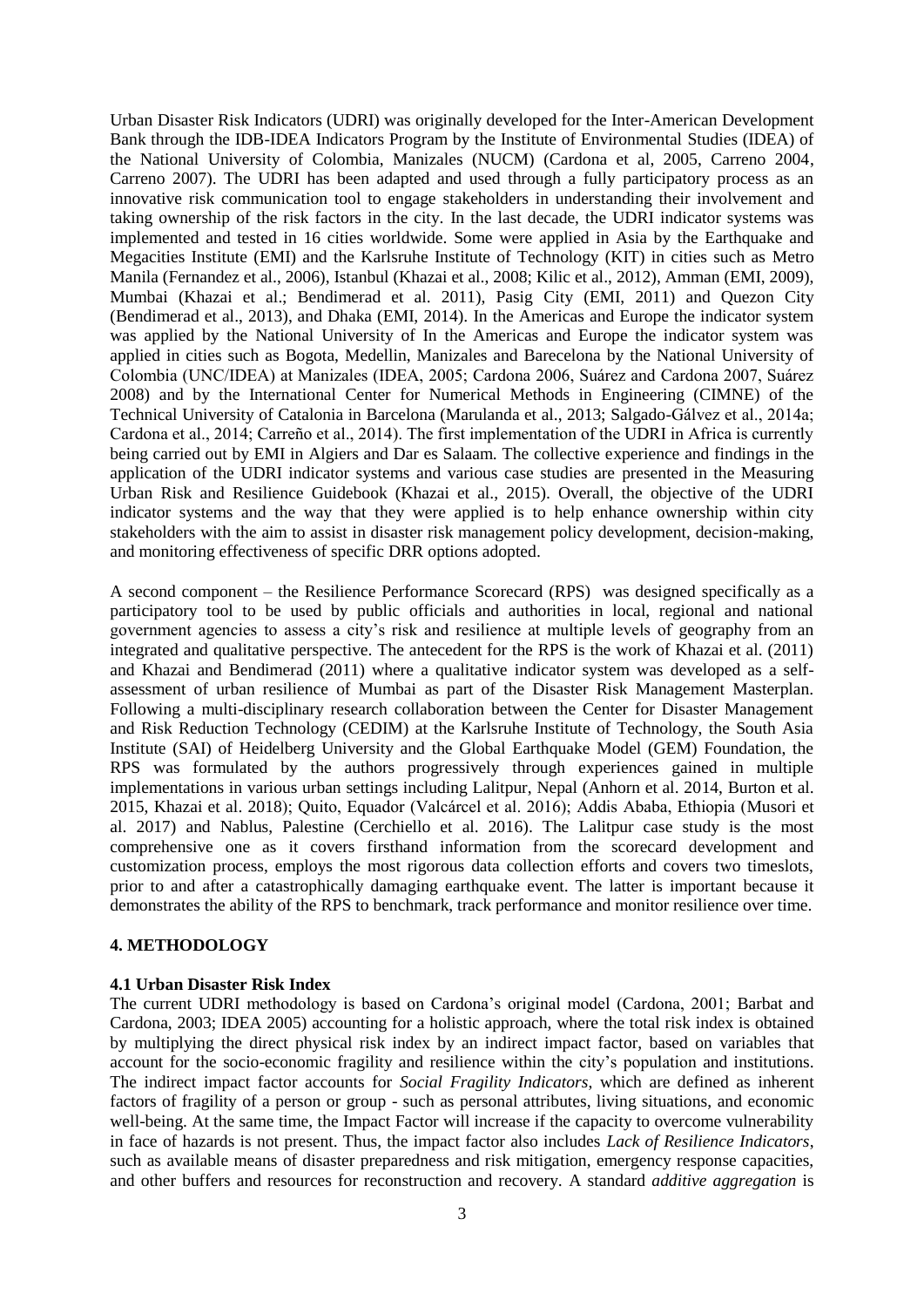used to combine the social fragility  $(F_s)$  and lack of resilience  $(F_R)$  indicators to obtain the Impact Factor (F). Accordingly, the aggravating coefficient, F, for each spatial unit (i) is obtained as the weighted sum of the social fragility indicators  $(F_{f_k})$  and lack of resilience indicators  $(F_{r_l})$ , as given by the formula below. The results of the ranking for the aggravating coefficient, F, are shown in the figure below, where it is assumed that both social fragility and lack of resilience contribute equally. Thus, the following weights are used in the calculation for F.

$$
F_i = \sum_{k=1}^{n} F_{f_k} \times w_{f_k} + \sum_{l=1}^{n} F_{r_l} \times w_{r_l}
$$
 (1)

After the weighted aggregation of the indicators to obtain the aggravating coefficient (F) and the additive aggregation to obtain Physical Risk (RF), these two are combined according to the expression below to obtain UDRI.

$$
UDRI = \sum_{i=1}^{n} R_{F_i} \times (1 + F_i) \tag{2}
$$

The model of integrated risk proposed developed for the Global Earthquake Model Integrated Risk Toolkit (Khazai et al., 2014; Burton and Silva, 2016 ) improves methodological aspects of the first proposal of Cardona (2001), turning it into a more versatile tool that can be utilized by local stakeholders for step-by-step development of the UDRI and interactive visualization of risk indicators (Figure 1). The software platform is highly flexible and also allows for different input indicators and weights to be uploaded by users to visualize the sensitivity of the index interactively. The Urban Disaster Risk Index utilizes publically available and multi-hazard risk and damage data, as well as relevant social and economic vulnerability indicators to produce a spatiotemporal diagnostic of integrated urban risk at the sub-city district level. The process of developing the Urban Disaster Risk Index consists of five main steps which will be passed iteratively:

- 1. **Indicator Framework**: Within the indicator development process the development of the indicator framework will take place through a consultation process with local stakeholders and specify the various dimensions to be covered, i.e. the sub-systems of the built environment and society, and the fragility and resilience factors identified for each sub-system.
- 2. **Indicator Selection**: The *second step* is defining and populating the indicators for each subsystem according to the framework identified in step 1, and collection of the requisite data. To guarantee the quality of the composite indicator framework, the single sub-indicators should meet some quality standards. For example, indicators used should be relevant, accessible, reproducible, interpretable and reliable. An important criterion in this project will be the repeatability/reproducibility of the indicators. Thus, the indicators will be based on easy to interpret, publically available data, so that the index can be constructed for future time intervals.
- 3. **Normalization:** Before aggregating the values of the sub-indicators into an overall composite indicator value, the sub-indicator values will be normalized (*step 3*). This is necessary because most of the sub-indicators have different units and cannot be combined into the indicator framework in their original values.
- 4. **Aggregation**: In the *fourth step*, the sub-indicators are combined as a weighted sum which results in the form of one single aggregated index value, UDRI, and several sub-levels. A simple aggregation scheme will be utilized based on indicator weights that are validated with stakeholders.
- 5. **Sensitivity Analysis**: The output index can be sensitive top to inherent correlations between some variables as driving factors of vulnerability, intra-model uncertainties associated with the weighting process and the implementation of transformation functions, as well as uncertainties contained within the input-data. Therefore, to analyze the robustness of the methodology, a sensitivity analysis which demonstrates the variability of the results will be conducted as a *final step*.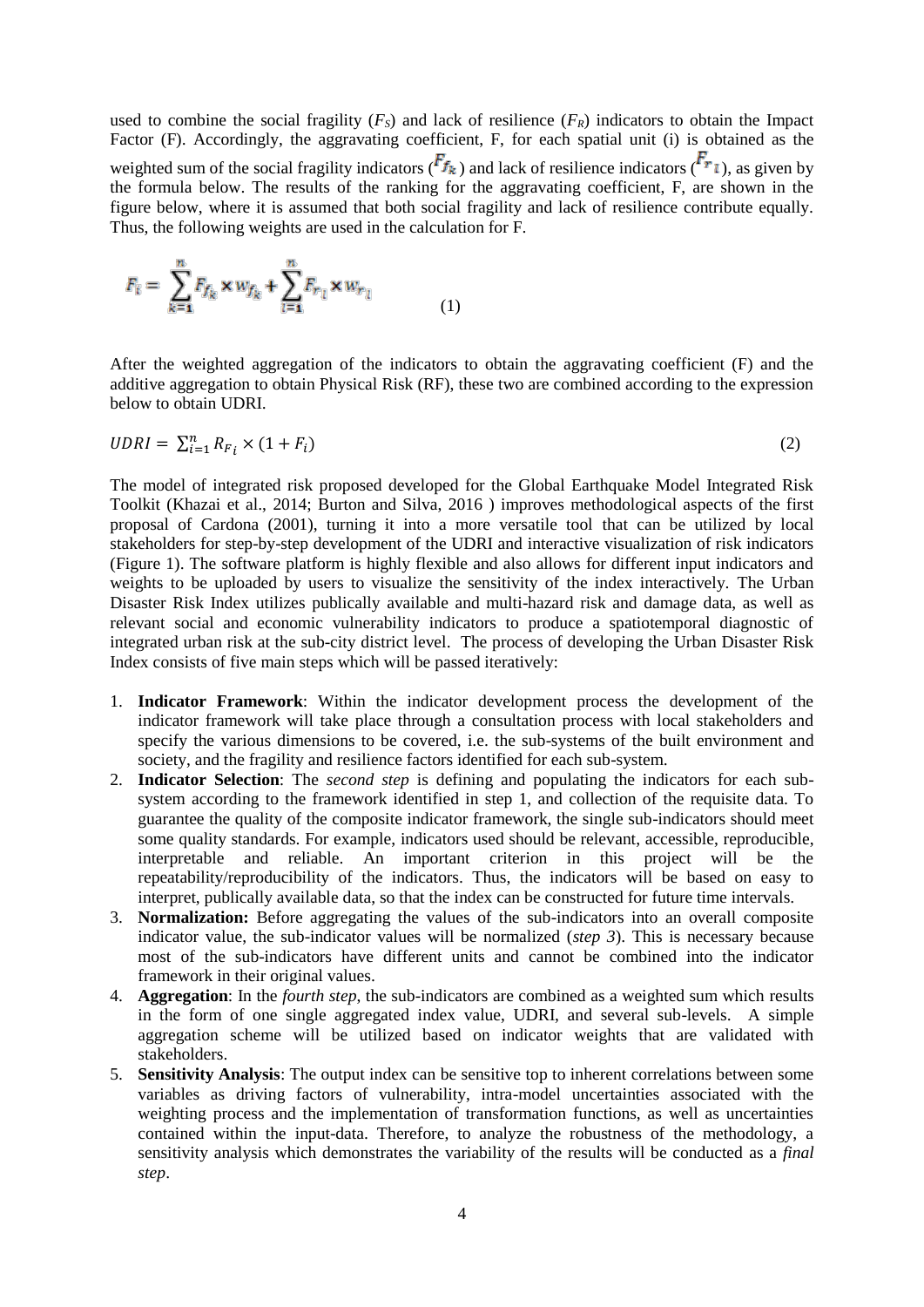

Figure 1 Collapsible tree chart embedded into the Toolkit QGIS dialog to allow users to define their model type, to apply weights, and to aggregate their data.

#### **4.2 Resilience Performance Scorecard (RPS)**

The Resilience Performance Scorecard was explicitly designed as a participatory tool to be used by public officials and authorities in local, regional and national government agencies to assess a city"s risk and resilience at multiple time intervals from an integrated perspective. The RPS is a multilevel and multi-scale self-evaluation tool that empowers stakeholders to evaluate quantitatively assess resilience parameters for different time periods based on primary source information. The RPS aims to address key functional and operational areas of DRR planning in cities. These consist of strategies, policies, actions, and processes for mainstreaming disaster risk reduction at the local level. The following six dimensions were adapted from the Disaster Risk Reduction Management Planning model (Bendimerad et al., 2016), as overarching areas of emphasis to mainstream disaster risk reduction into planning and decision-making processes in urban environments and applied to the Scorecard (Legal and institutional arrangements: corresponds to the mechanisms available to advocate risk reduction in the city and the formal ability to transform policy respectively:

- 5. Social capacity: intended to measure the capacities of the population to efficiently prepare, respond and recover from a damaging event;
- 5. Critical services and public infrastructure resilience: relates to the capacity of lifelines and critical facilities and operators to prepare for, react and respond to hazard impacts;
- 5. Emergency preparedness, response, and recovery: reflects the effectiveness and performance of the risk management system for response and recovery in case of emergencies;
- 5. Planning, regulation and mainstreaming risk mitigation: relates to the commitment and mainstreaming of DRR through regulatory planning tools in the city; and
- 5. Awareness and advocacy: represent the level of awareness and knowledge of hazards and risk, community leaders and public institutions possess.

The dimensions of urban resilience used in the RPS are tied to four Priorities for Action of the *Sendai Framework for Disaster Risk Reduction* (UN 2015) (see Figure 2). These are priority areas for focused actions within and across sectors of governance at state, local, national, regional and global levels. Each of these priority areas corresponds to two key dimensions of urban resilience analyzed in the RPS where key dimensions of the RPS are connected to topical areas of the updated UNISDR 10 Essentials which were developed within the Making Cities Resilient Campaign to accelerate the implementation of the Sendai Framework at the local level.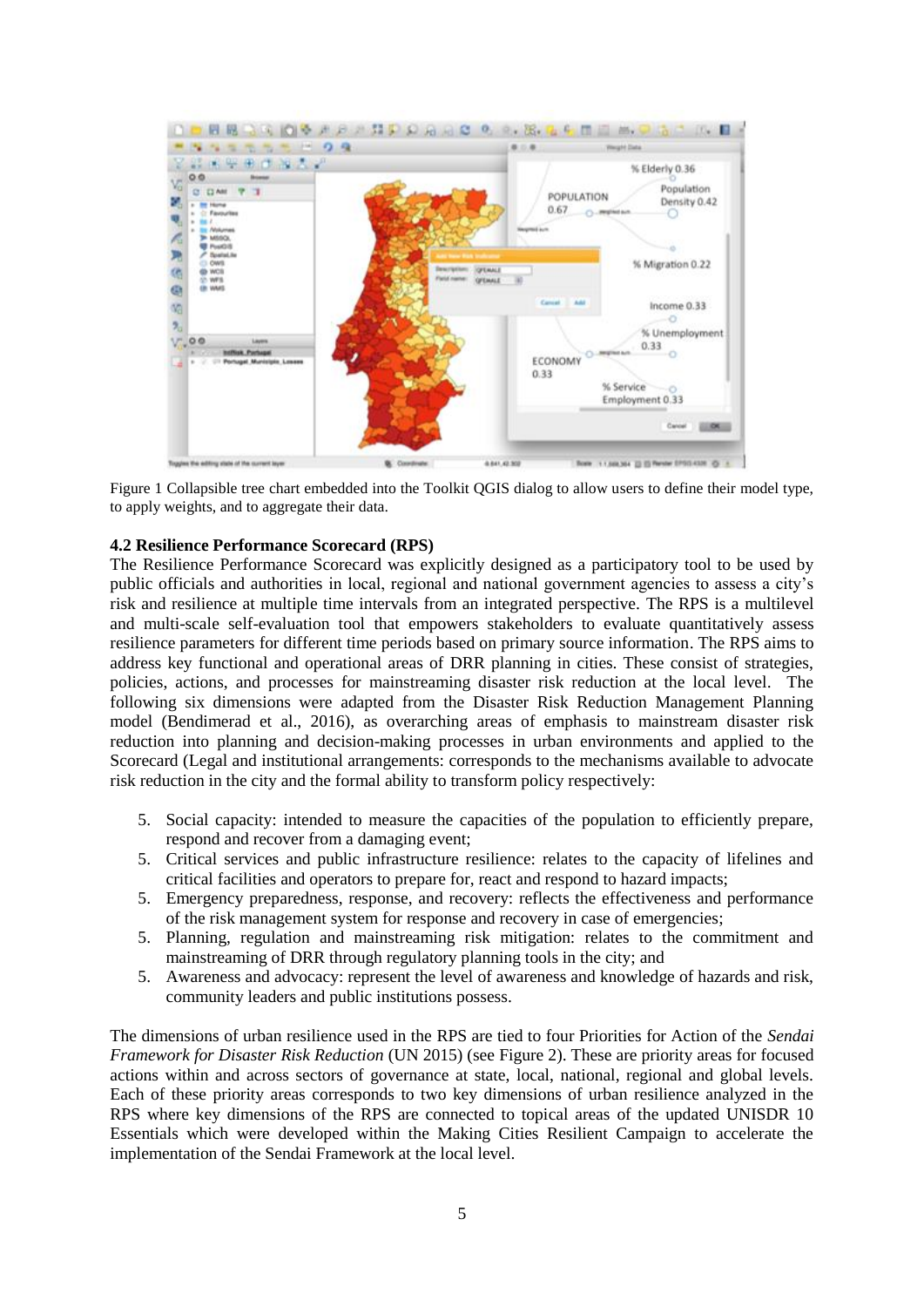

Figure 2. Key Dimensions of Urban Resilience used in the RPS and its links to the Sendai Framework Aim and the UNISDR 10 Essentials (Khazai et al., 2018)

The targets and indicators for measuring urban resilience within each of the six key dimensions of the RPS were developed and contextualized through a participatory process together with city stakeholders in the form of questions and a quantified answer scheme for achieving an understanding of gaps in resiliency along each dimension. This aspect of the methodology is fully customizable. In most applications of the RPS so far, six key localized performance indicators were developed for each of the six dimensions to produce a total of 36 indicators. While the key dimensions of the scorecard are consistent across different scales, the indicators (questions) along each of the themes within the six dimensions can be adjusted to represent the appropriate level of geography. For example, "enforcement and implementation of building codes" is a function at the Municipal and not the Submunicipal level in some cities, whereas the existence of designated personnel for DRR lies at the lowest administrative level.

The RPS was developed to align with four pre-defined benchmarks and target levels of attainment. Here, we adopted a simple linear scoring methodology for comparative and benchmarking capabilities in which each respective answer to the corresponds to: 1) little or no resilience, 2) emerging resilience, 3) engaged in resilience, 4) full resilience integration. The levels of resilience attainment shown in Figure 4 correspond to the following general categories:

- "Little or no resilience" (Level 1): There is little or no institutional policy, process or culture for incorporating disaster resilience within the functions and operations of the organization.
- "Emerging resilience" (Level 2): The organization has a growing level of awareness, and there is support for disaster reduction among the policy makers. The institution may still have limited capacity in some areas, but overall making investments and taking action to building resilience.
- "Engaged in resilience" (Level 3): There is a high level of engagement and commitment to building resilience by the institutions. There is already an established policy for mainstreaming, an overall institutional process/system, and identifiable actions that render the system sustainable and irreversible.
- "Full resilience integration" (Level 4): Resilience and risk reduction is fully absorbed into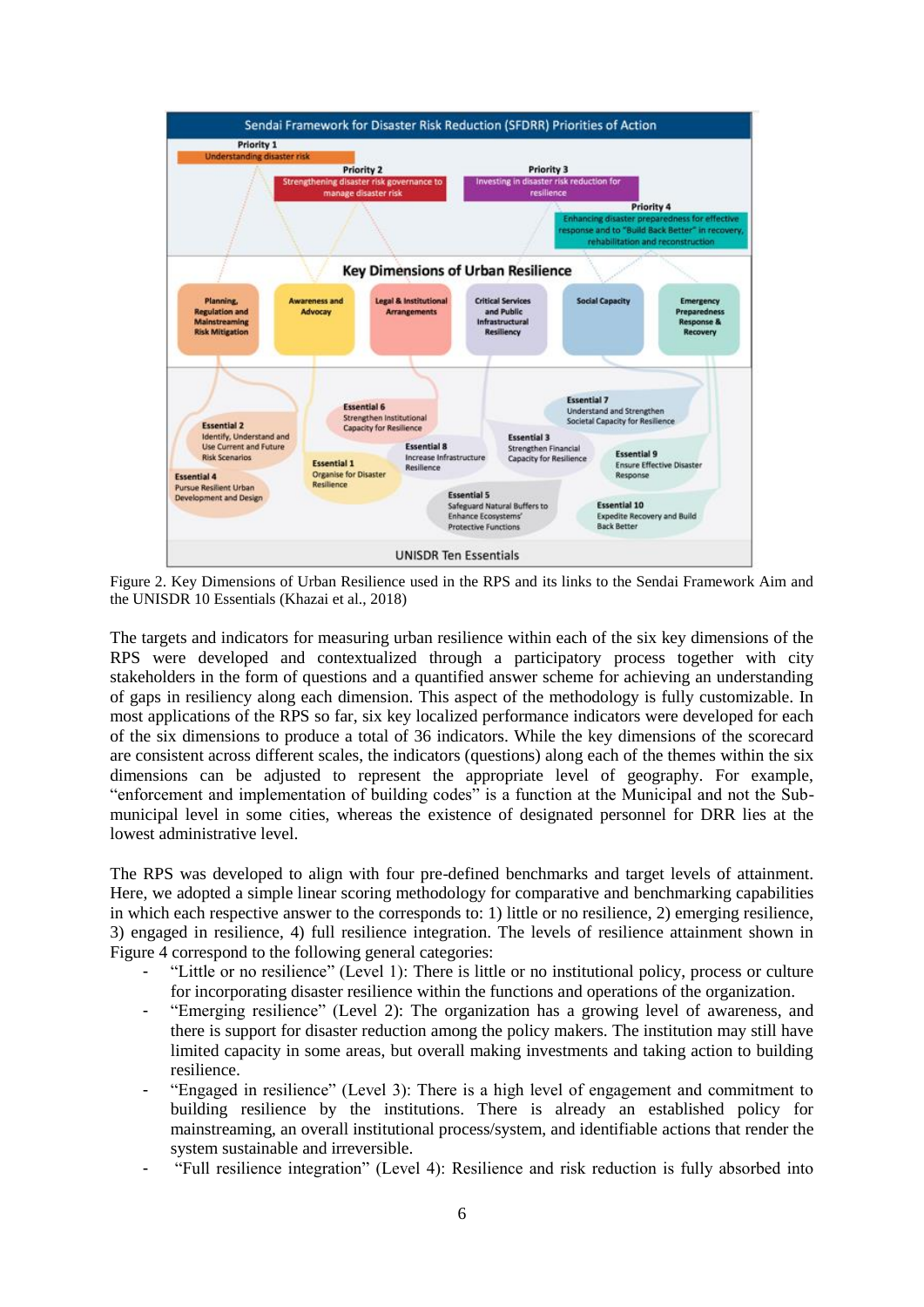planning and development processes as well as core services of the institutions. The organization places high importance on reducing disaster risks in a sustainable program of action at multiple levels and within multiple sectors, and there is a comprehensive demonstration of practice.

These categories are a generalization of the level of resilience that can be attained based on our scoring system. The RPS breaks down each of these to an answer scheme that corresponds to the indicator. For example, one of the RPS indicators refers to "Coordination" and asks the question: "to what extent are well-defined mechanisms of coordination for disaster preparedness, safety and risk reduction between different agencies and areas of the city?" In this case Level 1, refers simply to the lack of existence of coordination mechanisms. Level 2, is a state where coordination mechanisms exist but cooperation among government agencies is still weak. Level 3 refers to a state where policies are developed to institutionalize the coordination mechanisms; whereas Level 4 or full integration is a state where these policies are fully implemented and coordination and cooperation is "institutionalized" between the agencies. However, this is not to suggest that an optimum level of attainment has been achieved: usually there is always need for dynamic adjustments. Building resilience is viewed as an open-ended process: while organizations should aim to achieve the highest level of attainment, they should also aim to make continuous improvements to their approach. To clearly differentiate between the four levels of attainment, logical boundaries based on distinctive criterion have to be developed in the answer scheme for each of the questions. As a guiding principle, the authors used a generic threelevel scale of distinctive criterion to formulate the attainment degree: namely existence, intensity, and quality (see Figure 3).



Figure 3. Generic answer scheme.

It is the overriding aim of the RPS development process to contribute to benchmark and track progress on DRM performance in a city over time. An example for the implementation of this methodology is shown in Figure 4 for two different time periods for the Lalitpur Metropolitan Municipality in Nepal in 2014 and 2015 (before and after the 2015 Ghorka earthquake in Nepal).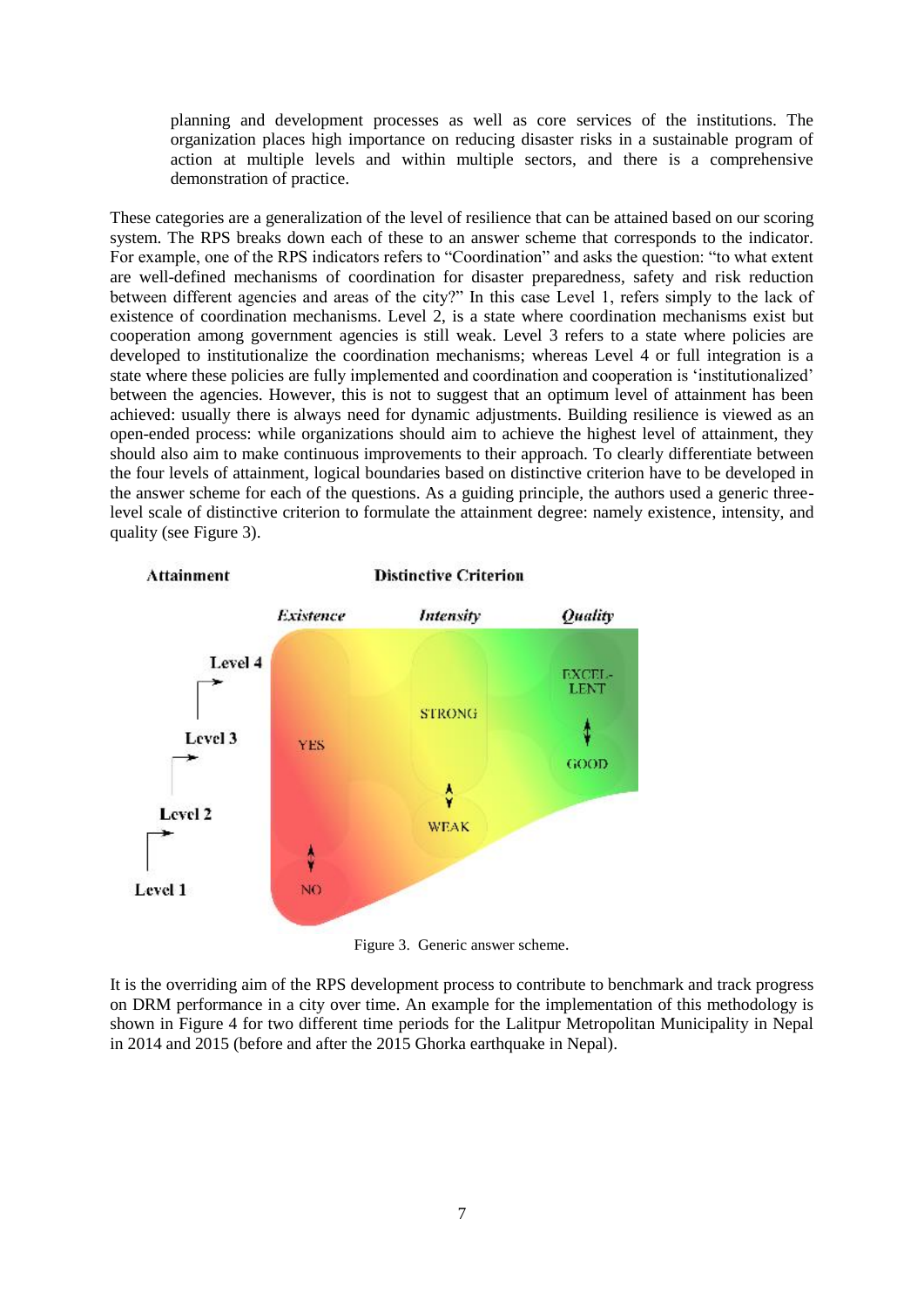

Figure 4. Illustration of implementing the RPS for two different time periods (2014 and 2015, before and after the Ghorka earthquake in Nepal)

## **4.3 Participatory Approach**

In order to move towards the eventual and desirable outcome of stimulating change in stakeholders and to take action towards a more resilient tomorrow, a "localized" understanding of DRR planning is needed through an on-going process of negotiation, participation and learning. The Disaster Risk and Resilience Index (DRRI) is based on a combination of the Urban Disaster Risk Index (UDRI) and Resilience Performance Scorecard (RPS) methodologies to work hand-in-hand as a set of indicators to establish both an initial diagnostic of integrated urban risk as well as a benchmark and track progress (or lack of progress) on the mainstreaming of risk reduction approaches in the city"s organizational, functional, operational and development systems and processes. The UDRI will provide an initial diagnostic of integrated urban risk in a city. In future implementations, the value of UDRI changes based on variations in the census data or the risk landscape, however, the UDRI does not provide a direct link to prospective and corrective actions that local authorities might take build resilience and reduce risk. To be able to benchmark and track progress in disaster risk management in a city over time, the RPS is brought in which corresponds to indicators measuring key areas and critical city functions in DRM.

To ensure adaptability and long-term use, the DRRI is designed in each city application to be compatible with local governance systems allowing the indicators to be linked directly to the critical functions performed by local governments as they relate to DRM. This way, the indicators are immediately relevant and easily understood by policy/decision makers, managers, planners and disaster management professionals.

The implementation of the Disaster Risk and Resilience Index (DRRI) requires engagement into a preparatory process where the local context is captured and is comprised of a four-step analysis, which is particularly decision-maker driven and employs institutional learning and adaptive governance as a key concept to ensure sustainable solutions are focused on (Figure 5). Utilizing the latest risk models as an important input, the DRRI advances from the existing hazard, vulnerability and risk knowledge and targets specifically the current lack of knowledge transfer to practice, governmental enforcement, and vision-oriented (spatial) decision-making. The following multi-step process is followed in the implementation of the DRRI through a participatory process: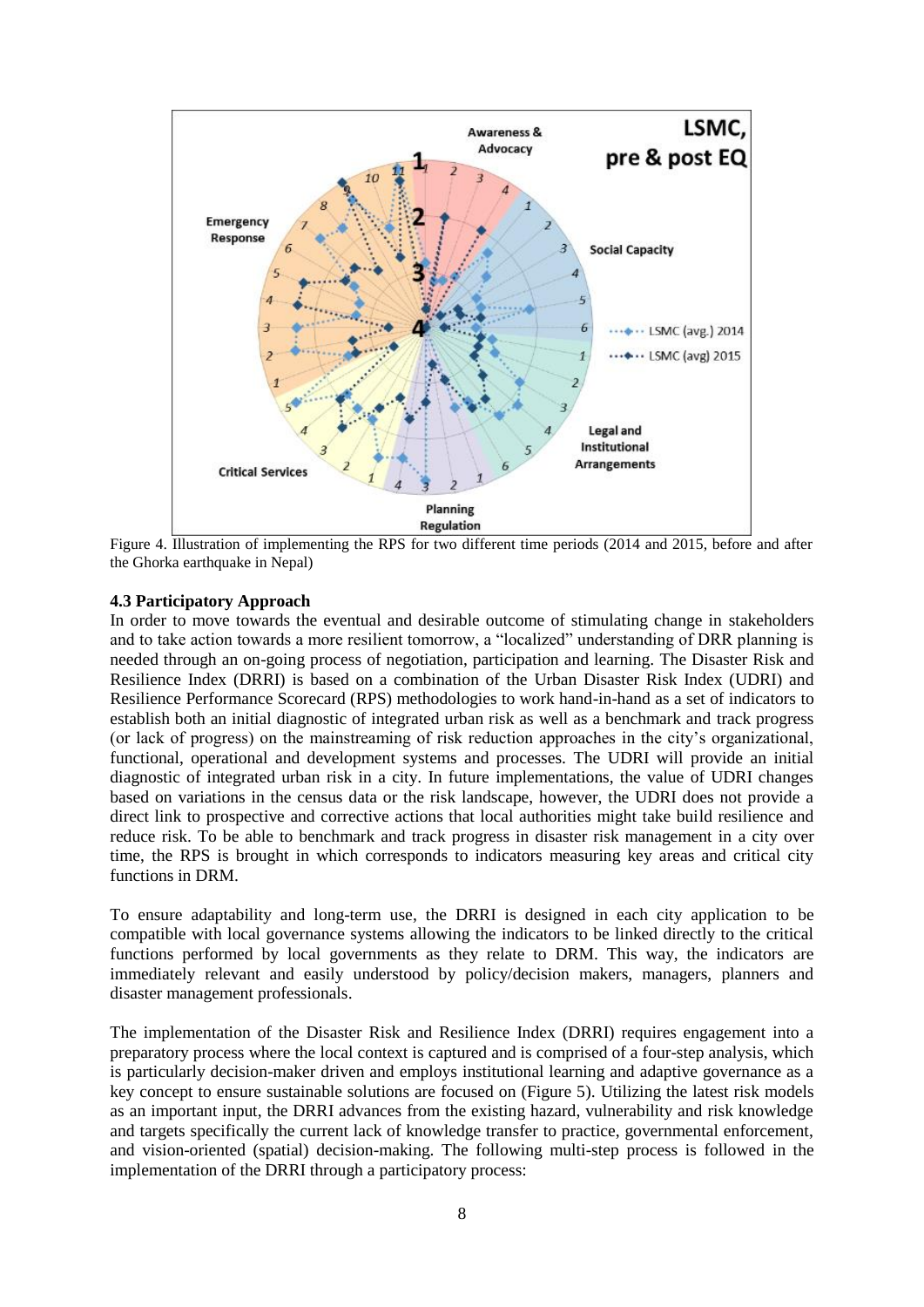

Figure 1. Participatory process for co-developing indicator systems with local stakeholders

## *Step 1: Stakeholder Identification*

Identify a "**Focus Group**" (FG) as key city stakeholders along each of the five themes of the DRRI who will test, monitor, and validate the results of the implementation phase for each of the DRRI. Also, put together a "**Core Group**" (CG) for each implementation of the DRRI. The DRRI "**Core Group**" should be composed of the Focus Group leader for each of the sectors/themes represented in the DRRI, thus ensuring that adequate knowledge regarding each of the 5 sectors is contained. The optimum number of members of the FG will be decided by the CG; in any case it should have at least three members and a maximum of 10 so that the group is easier to handle.

## *Step 2: Stakeholder Consultations*

The Core Group will focus on **contextualizing the selected resilience dimensions/themes** (e.g., emergency response capacities, shelter planning, or legal institutional arrangements) to local needs and consider fully and interactively input through structured interviews with the Focus Group. This step includes engagement with local stakeholders through a process of collectively defining resilience goals (i.e., target performance outcomes) for the city along each of the key dimensions, and specifying the respective monitoring and evaluation indicators according to these goals.

## *Step 3: Initial Indicator Development*

The initial indicators of UDRI - physical risk (damage and loss from hazard available hazard scenarios), social and economic vulnerability and lack of resilience and coping capacities are based on publically available data and will be determined during the preparation phase of the project in consultation with the Core Group. A final selection of indicators and their weights will be validated with the Focus Group and analyzed for sensitivity for the construction of the UDRI.

An initial set of indicators for the DRRI should be agreed upon by the Core and Focus Group. The DRRI advances from the existing hazard, vulnerability and risk knowledge in the UDRI and targets specifically the current lack of knowledge transfer to practice, governmental enforcement, and visionoriented (spatial) decision-making. The indicators should include guiding questions and expected outcomes and define the five different target levels of attainment according to the context in the city. The DRRI indicators and questionnaires should be validated by selected members from the Focus Group in an interactive workshop setting before using it with the City Stakeholders for evaluation and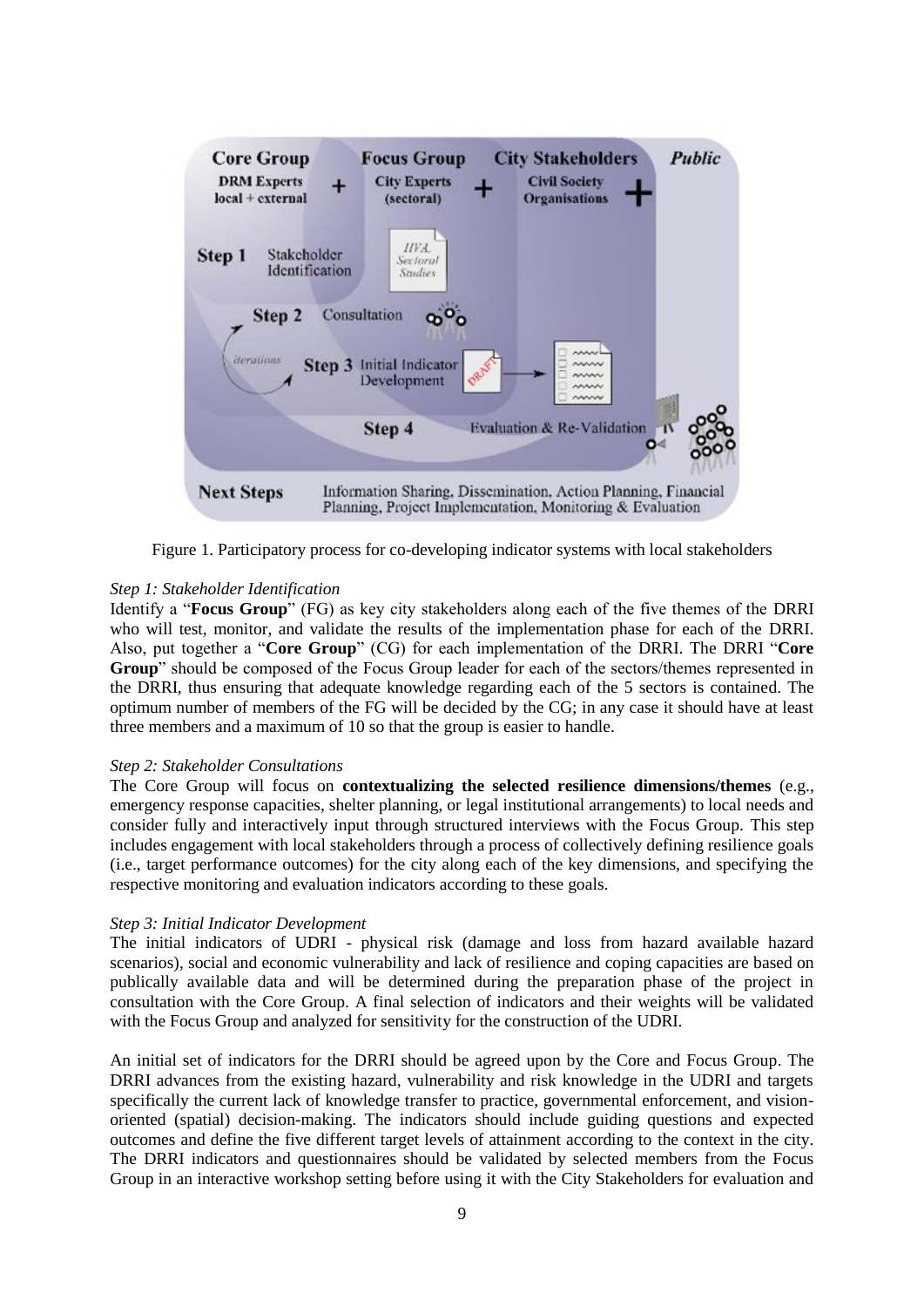re-validation. Utilizing the results of the workshops and interactions with the Focus Group members, the key indicators and target performance levels of the DRRI can be improved upon to further refine and contextualize them to the respective city and the social, political, and economic circumstances of its residents. This iterative process of contextualization and validation of the DRRI questionnaire, serves multiple purposes:  $\hat{1}$  to identify the current level of understanding of resilience within communities and across sectors of the local government, 2) to better understand existing challenges in the politicized environment of local governments, and 3) to familiarize potential facilitators with the background understanding and concept to ensure proper translation and management of group processes.

#### *Step 4: Validation of the DRRI in Workshops*

The indicators and questionnaires should be validated by selected members from the FG in an interactive workshop setting. Utilizing the results of the workshops and interactions with the Focus Group members, the key indicators and target performance levels of the DRRI defined by the "Core Group" are improved upon to further refine and contextualize them. This iterative process of contextualization and validation of the DRRI questionnaire, serves multiple purposes: first to identify the current level of understanding of resilience, second getting to know existing challenges in the politicized environment of local governments, third familiarize potential facilitators with the background understanding and concept to ensure proper translation and management of group processes. The final result of this is a customized questionnaire with a concise set of questions along the key resilience themes. The themes are covered by representative indicators along with precise guide questions with the target performance levels having a defined logic order. Additionally the facilitators are prepared to provide examples and explanations if necessary. In a final participatory workshop the DRRI survey can be administered to the FG individually or in groups. One way of administering the self-evaluation is through an interactive display of results where the participants cast their votes (via remote keypads) for each indicator and discuss their evaluation. Engaging with the participants in such a way helps to reduce initial apprehension by minimizing the fear of data manipulation as well as providing the conditions for communication to take place around key issues. Hence it is possible to discuss relevant matters on the spot, while not imposing pre-existing ideas and concepts.

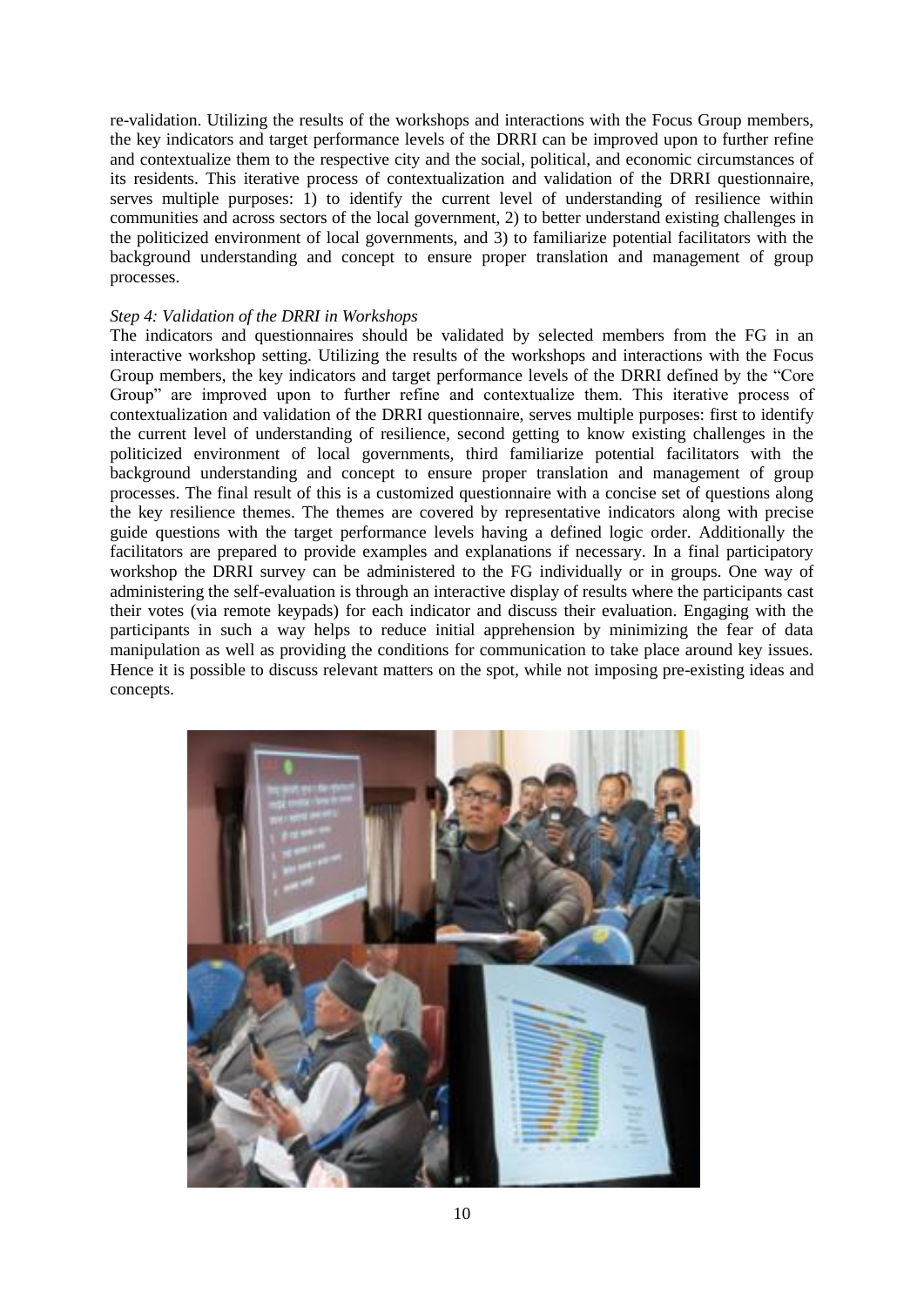Figure 6. Key pads to promote communication and discussions in the scoring of the indicators among the Focus Group members (Photo Credit: Christopher Burton)

## **4. DRRI WEB-BASED PLATFORM**

The participatory workshops with the Focus Groups will be the opportunity for the stakeholders to validate the structure of the DRRI and its representation of the disaster risk management practice. Currently a web-based platform is under development to facilitate the implementation of the DRRI with a wide group of stakeholders who will be able to provide their assessment of the DRRI indicators at different stages of the project. The web-based platform is being developed as an interactive audit tool and dashboard designed to help with metric assessment, action planning, and DRM performance monitoring. The following features are integrated into the DRRI Web-based Application (Figure 7):

- 5 Visualize Integrated Urban Risk: The web-based platform will show the final Urban Disaster Risk Index on interactive maps based on physical loss and damage from multi-hazard scenarios and their interactions with social and economic vulnerability for different administrative areas.
- 5 Measure DRM Performance: Users go through each of the DRRI indicators and detailed characterizations with guidance to provide an in-depth assessment of their resilience performance. Stakeholders can provide input on their perceived level of DRM attainment along DRM dimensions aligned with their functional and operational areas.
- 5 Improve DRM Performance: Interactive features will be added to help users collaboratively set resilience goals and objectives, flag areas where action is needed, and help them prioritize and actions that still need to be implemented based on specific information provided by them. A reporting feature in the audit software will enable the user to produce customized reports and visualizations along different DRM dimensions.



Figure 7. DRRI Web-based application and audit tool

#### **5. CONCLUSIONS**

This paper presents the theoretical background, methodology and application of the DRRI indicator systems for measuring and managing urban resilience. The DRRI is useful in evaluating the status, gaps and current achievements of key resilience dimensions and can be applied at multiple levels of geography. The DRRI is implemented through a fully participatory process with local stakeholders, which can be used to engage participants in guided dialogue about their perception of key dimensions of urban resilience. The results are captured and displayed to participants in real time, allowing for discussion to take place about discrepancies in the evaluation and points of views to be expressed with potential to converge towards a group consensus. The tool thereby can be used for getting buy-in among participants on a set of potential activities for increasing the capacity of population and public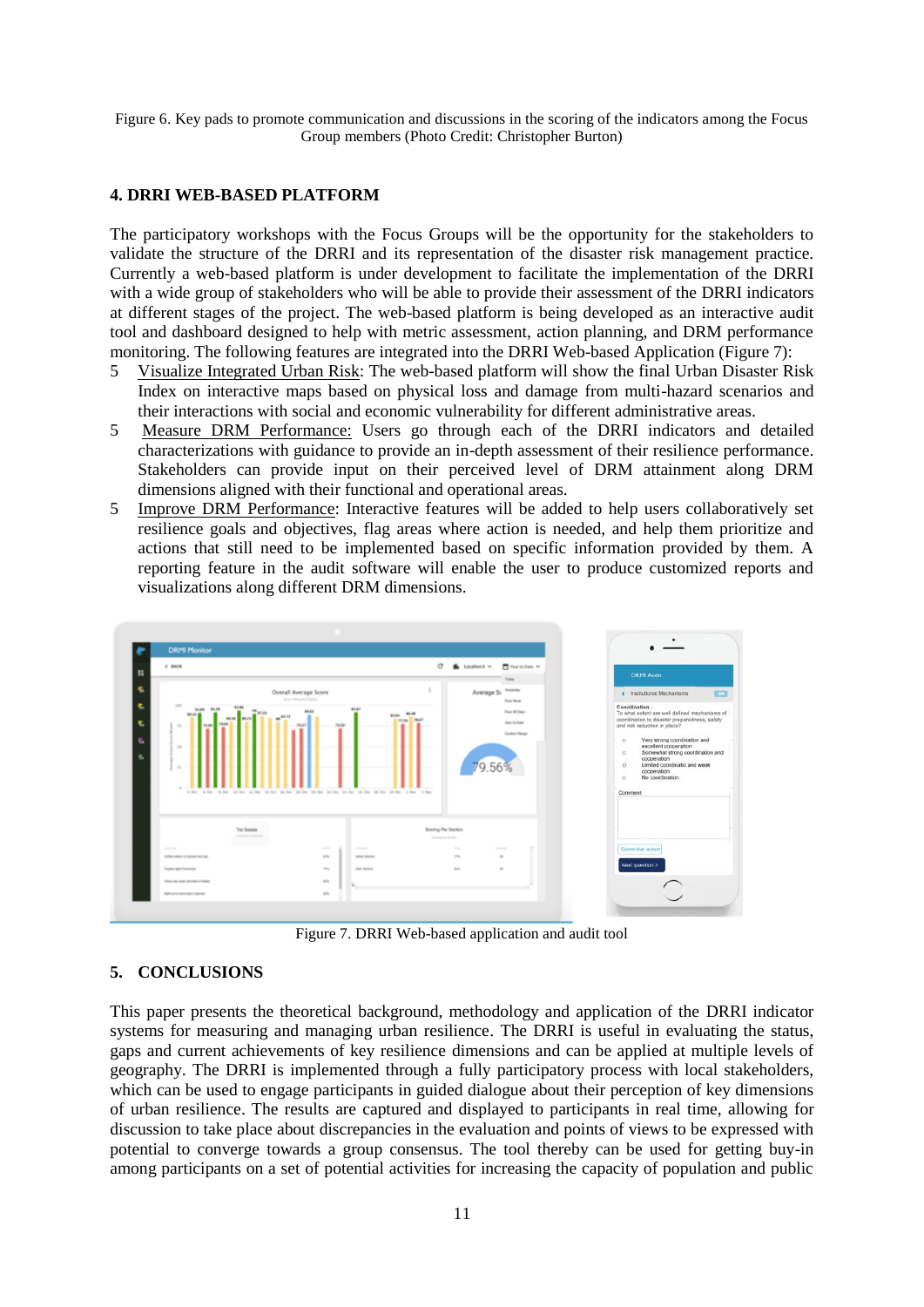institutions where the current capacity is revealed low through the scorecard process. In this regard, the DRRI provides a useful diagnosis of the resilience of the city and facilitates the construction, update and prioritization of strategies with the participation of public institutions and community leaders.

#### **6. REFERENCES**

Anhorn, J., C.G. Burton and B. Khazai. 2014. A Monitoring & Evaluation Tool to Engage Local Stakeholders. In *On-Line Proceedings of the Resilience Cities 2014 Congress*, Article 2. Bonn: ICLEI. doi:10.13140/2.1.4717.6967.

Anhorn, J., T. Lennartz and M. Nüsser. 2015. Rapid Urban Growth and Earthquake Risk in Musikot, Mid-Western Hills, Nepal. *Erdkunde* 69(4): 307–325. doi:10.3112/erdkunde.2015.04.02.

Arbon, P., K. Gebbie, L. Cusack, S. Perera and S. Verdonk. 2012. *Developing a Model and Tool to Measure Community Disaster Resilience*. Final Report. Torrens Resilience Institute (TRI). [http://www.flinders.edu.au/centres-files/TRI/pdfs/trireport.pdf.](http://www.flinders.edu.au/centres-files/TRI/pdfs/trireport.pdf)

Barbat A.H. and Cardona O.D. (2003). Vulnerability and disaster risk indices from engineering perspective and holistic approach to consider hard and soft variables at urban level. IDB/IDEA Program on Indicators for Disaster Risk Management. Available at: http://idea.unalmzl.edu.co, Universidad Nacional de Colombia, Manizales.

Bendimerad, F., Khazai, B., Zayas, J., Daniell, J.E., Salunat, J., Perez, B., Lingad, L., Dakis, K., Bergonia, L., Magtaas, B., Marivic, B., Padao, I., Pino, L., Lanuya, E.A., Villa, P., Valera, A., Hisanan T., (2013) Building a Disaster Resilient Quezon City Project: Hazard, Vulnerability and Risk Assessment Report, Earthquake and Megacities Initiative (EMI) Report 05/2013.

Bendimerad, F., Khazai, B., Zayas, J., 2011, "Mumbai DRRMP Validation and Implementation Work Outputs", Earthquake and Megacities Report No. TR-1 1-12, Municipal Corporation of Greater Mumbai (MCGM) Project BW 600330 and 09526, March 2011, 46p.

Burton, C.G., J. Anhorn, B. Khazai, A.M. Dixit, B. Parajuli and B.K. Upadhyay. 2015. A Community-Based Approach for Measuring Earthquake Resilience in Cities. In *Using Science for Disaster Risk Reduction, Online Case Study Series - 2014,* edited by R. Southgate, C. Roth, J. Schneider, P. Shi, T. Onishi, D. Wenger, W. Amman, L. Ogallo, J. Beddington and V. Murray. UNISDR - Scientific and Technical Advisory Group (STAG).

Burton C.G. and Silva V. (2016). Assessing Integrated Earthquake Risk in OpenQuake with an Application to Mainland Portugal. Earthquake Spectra, 32(3): 1383-1403

Cardona O.D. (2001). Estimación Holística del Riesgo Sísmico utilizando Sistemas Dinámicos, Complejos. Ph.D. Thesis. Technical University of Catalonia. Barcelona, Spain.

Cardona, O.D. 2005. *Indicators of Disaster Risk and Risk Management: Program for Latin America and the Caribbean: Summary Report*. Main Technical Report. Washington D. C.: Inter-American Development Bank. [https://publications.iadb.org/handle/11319/4801.](https://publications.iadb.org/handle/11319/4801)

Cardona O.D. and Wilches-Chaux G. (2006). Habitat Seguro y Sostenible: Hipótesis para la Gestión. In: Cardona, Omar D. (Ed.): Marco Conceptual, Jurídico e Institucional para la Formulación de un Programa para la Gestión Integral de Riesgos (Bogota: D.C: MAVDT-The World Bank).

Cardona O.D., Salgado-Gálvez M.A., Carreño M.L., Bernal G.A., Villegas C.P. and Barbat A.H. (2014). Urban Seismic Risk Assessment of Santo Domingo: A probabilistic and holistic perspective. Proceedings of the 10th National Conference on Earthquake Engineering. Anchorage, AK, USA.

Carreño M.L, Cardona O.D., Barbat A.H. (2004). Metodología para la evaluación del desempeño de la gestión del riesgo, CIMNE monograph IS-51, Technical University of Catalonia, Barcelona, Spain.

Carreño M.L., Cardona O.D. and Barbat, A.H. (2007). Urban Seismic Risk Evaluation: A Holistic Approach, Natural Hazards. 40(1):137-172.

Carreño M.L., Cardona O.D., Barbat A.H., Velásquez C.A. and Salgado-Gálvez M.A. (2014b). Holistic seismic risk assessment of Port of Spain: An integrated evaluation tool in the framework of CAPRA. Proceedings of the Second European Conference on Earthquake Engineering and Seismology. Istambul, Turkey.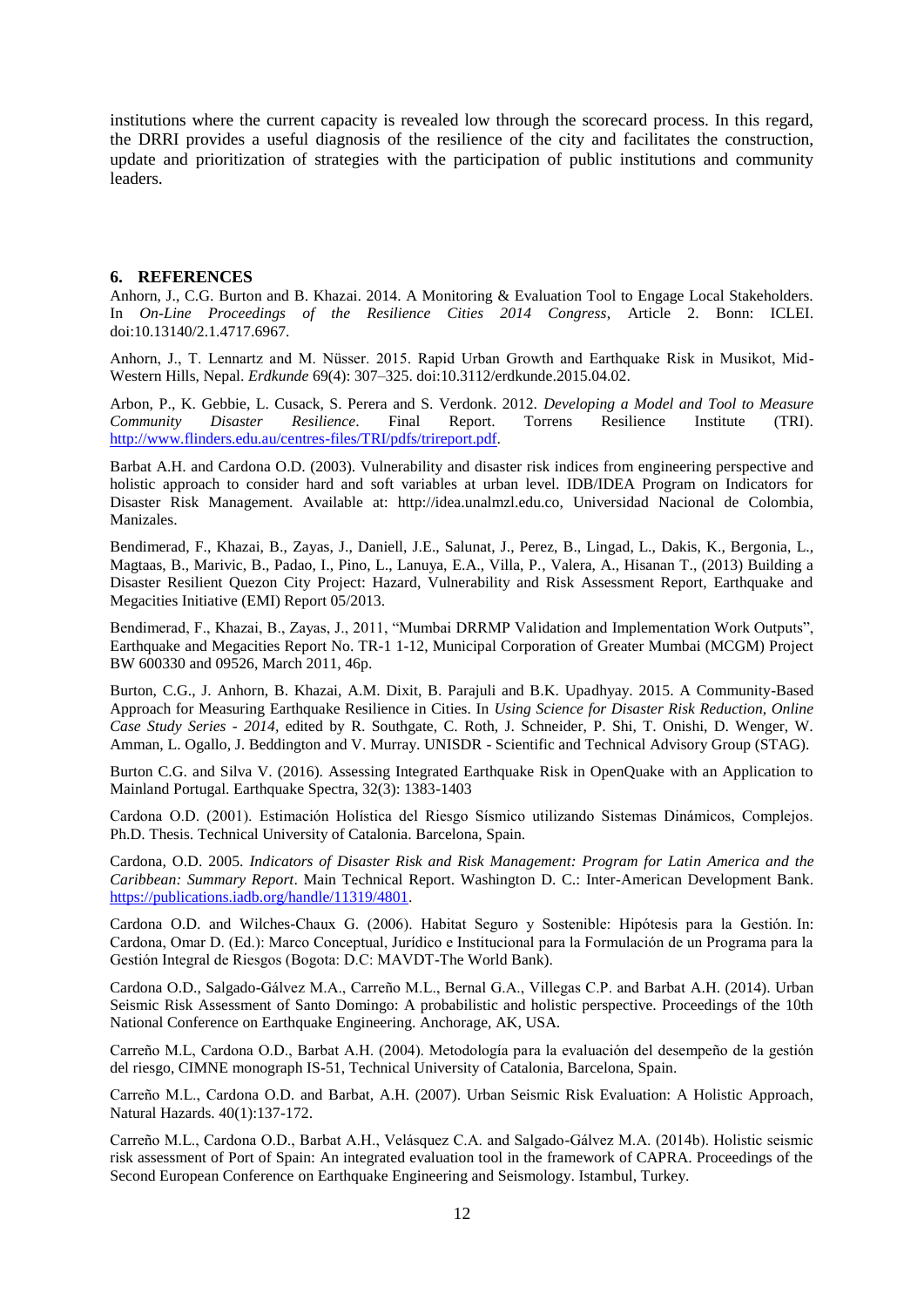Cerchiello, V., P. Ceresa, and R. Monteiro. 2017. Using the Scorecard Approach to Measure Seismic Social Resilience in Nablus, Palestine. In *Information Technology in Disaster Risk Reduction,* edited by Y. Murayama,

Chambers, R. 1988. Sustainable Livelihoods, Environment and Development: Putting Poor Rural People First. *IDS Discussion Paper* 240. Brighton: Institute of Development Studies (IDS).

Chambers, R.and G. Conway. 1992. Sustainable Rural Livelihoods: Practical Concepts for the 21st Century. *IDS Discussion Paper* 296. Brighton: Institute of Development Studies (IDS).

Cerchiello, V., Ceresa, P. and Monteiro, R., 2016, November. Using the Scorecard Approach to Measure Seismic Social Resilience in Nablus, Palestine. In International Conference on Information Technology in Disaster Risk Reduction (pp. 77-92). Springer, Cham.

Cutter, S.L., K.D. Ash and C.T. Emrich. 2014. The Geographies of Community Disaster Resilience. *Global Environmental Change* 29(Supplement C): 65–77. doi:10.1016/j.gloenvcha.2014.08.005.

Cutter, S.L., L. Barnes, M. Berry, C.G. Burton, E. Evans, E. Tate and J. Webb. 2008. A Place-Based Model for Understanding Community Resilience to Natural Disasters. *Global Environmental Change* 18(4): 598–606. doi:10.1016/j.gloenvcha.2008.07.013.

Cutter, S.L., B.J. Boruff and W.L. Shirley. 2003. Social Vulnerability to Environmental Hazards. *Social Science Quarterly*, 84(2): 242–261.

Cutter, S.L., C.G. Burton and C.T. Emrich. 2010. Disaster Resilience Indicators for Benchmarking Baseline Conditions. *Journal of Homeland Security and Emergency Management* 7(1). doi:10.2202/1547-7355.1732.

EMI. 2009. *Amman Disaster Risk Management Master Plan*. Support to Building National Capacities for Earthquake Risk Reduction in Amman. Final Report, 31 March 2009, UNDP, Jordan, 129p.

EMI. 2010. *Risk-Sensitive Land Use Plan: Kathmandu Metropolitan City, Nepal*. Mainstreaming Disaster Risk Reduction in Megacities: A Pilot Application in Metro Manila and Kathmandu. Manila: Earthquakes and Megacity Initiative (EMI).

EMI. 2011. Hazard, Vulnerability and Risk Assessment. *Pasig City Resilience to Earthquakes and Floods Project.* Final Report, Pasig City Government.

EMI. 2014. Dhaka Profile and Earthquake Risk Atlas, Bangladesh Urban Earthquake Resilience Project, Final Report, World Bank, Dhaka, 81p.

Fernandez, J., Mattingly, S., Bendimerad, F., & Cardona, O. (2006). Application of indicators in Urban and megacities disaster risk management, a case study of Metro Manila, EMI Topical Report TR-07-01, September 2006, 30 p.

Gencer, E.A. 2017. *How to Make Cities More Resilient: A Handbook for Local Government Leaders*. United Nations Office for Disaster Risk Reduction (UNISDR).

Godschalk, D. 2003. Urban Hazard Mitigation: Creating Resilient Cities. *Natural Hazards Review* 4(3): 136– 143. doi:10.1061/(ASCE)1527-6988(2003)4:3(136).

Grimm, N.B., S.H. Faeth, N.E. Golubiewski, C.L. Redman, J. Wu, X. Bai and J.M. Briggs. 2008. Global Change and the Ecology of Cities. *Science* 319(5864): 756–760. doi:10.1126/science.1150195.

IDEA (2005). System of indicators for disaster risk management: Main technical report. IDB/IDEA. Programme of Indicators for Disaster Risk Management (Manizales: UNC).

Khazai, B., Kilic, O., Basmaci A., Konukcu, B., Sungay, B., Zeidan, A., Wenzel, F. (2008) Megacity Indicators System for Disaster Risk Management, Megacity Istanbul Project Reports, Municipality Disaster Management Center (AKOM), Istanbul, Turkey, October 2008, 97p.

Khazai, B., Wenzel, F., Kilic, O., Basmaci, A., Konukcu, B., Mentese, E. Y., Sungay, B., 2009, "Megacity Indicator Systems (MIS) for Disaster Risk Management in Istanbul", International Conference on Megacities: Risk, Vulnerability and Sustainable Development, September 7-9, 2009, Helmholtz Centre for Environmental Research – UFZ, Leipzig, Germany.

Khazai, B., Bendimerad, F., Wenzel, F. 2011, Resilience Indicators for Mainstreaming Disaster Risk Reduction in the City of Mumbai, European Geosciences Union, General Assembly 2011,3.-8. April 2011, Vienna, Austria, Geophysical Research Abstracts, Vol. 13, EGU 2011-7528

Khazai, B., Bendimerad, F., 2011, "Megacity Indicator Systems (MIS) for DRM in Greater Mumbai", in Mumbai Disaster Risk Management Master Plan (DRRMP). Ed. Bendimerad, F., Daclan J.M., Dagli, W., Zayas.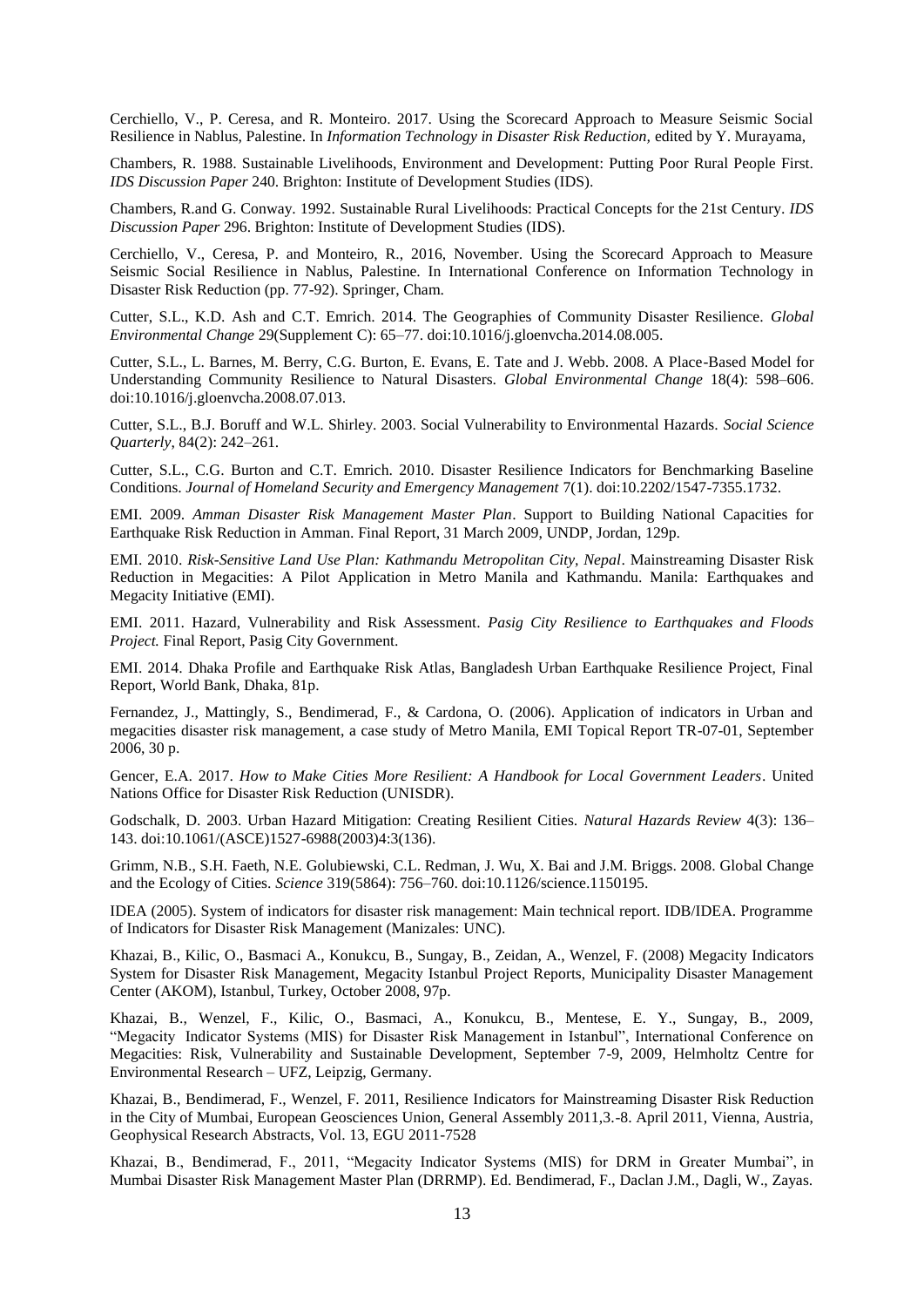J., Earthquake and Megacities Initiative, Final Technical Report, No. CR-1 1-0, 31, Municipal Corporation of Greater Mumbai (MCGM) Project BW 600330 and 09526, March, 2011, 429 p

Khazai, B., Burton, C., Tormene, P., Power, C., Bernasocchi, M., Daniell, J. E., & Wyss, B. (2014) Integrated Risk Modelling Toolkit and Database for Earthquake Risk Assessment, Conference Proceedings, 2nd European Conference on Earthquake Engineering and Seismology, Istanbul, August 2014.

Khazai, B., F. Benimerad, O.D. Cardona, M.-L. Carreño, A.H. Barbat and C.G. Burton. 2015. *A Guide to Measuring Urban Risk Resilience: Principles, Tools and Practice of Urban Indicators*. Edited by J. Abelinde, J. Constantino, A. Dalena, I. Padao and H.J. Pasimio. 1st ed. Quezon City, Philippines: Earthquakes and Megacities Initiative (EMI).

Khazai, B., J. Anhorn and C.G. Burton. 2016. Participatory Evaluation of Disaster Resilience Performance with Urban Stakeholders: An Implementation Case Study before and after the 2015 Nepal Ghorka Earthquake. In *AGU Fall Meeting Abstracts*. Vol. 21.

Kilic, O., Khazai, B., Konukcu, B., Mentese, E., Basmaci, A., Sungay, B., (2012) Megacity Indicator System for Disaster Risk Managment, Istanbul Metropolitan Municipality (IMM) Report, January 2012

Leichenko, R. 2011. Climate Change and Urban Resilience. *Current Opinion in Environmental Sustainability* 3(3): 164–168.

Marulanda M.C., Carreño M.L., Cardona O.D., Ordaz M.G. and Barbat A.H. (2013). Probabilistic earthquake risk assessment using CAPRA: application to the city of Barcelona, Spain. Natural Hazards. 69:59-84.

Meerow, S., J.P. Newell and M. Stults. 2016. Defining Urban Resilience: A Review. *Landscape and Urban Planning* 147(Supplement C): 38–49. doi:10.1016/j.landurbplan.2015.11.011.

Musori, M., Burton, C.G., Villacis, C., and Dima, B. (2017). *Report on the Workshop for the Participatory Evaluation of Earthquake Risk and Resilience in Addis Ababa, Ethiopia,* Global Earthquake Model Foundation, Pavia, Italy.

Norris, F.H., S.P. Stevens, B. Pfefferbaum, K.F. Wyche and R.L. Pfefferbaum. 2008. Community Resilience as a Metaphor, Theory, Set of Capacities and Strategy for Disaster Readiness. *American Journal of Community Psychology* 41(1–2): 127–150. doi:10.1007/s10464-007-9156-6.

Peacock, W.G., S.D. Brody, W.A. Seitz, W.J. Merrell, A. Vedlitz, S. Zahran, R.C. Harriss and R.R. Stickney. 2010. *Advancing Resilience of Coastal Localities: Developing, Implementing, and Sustaining the Use of Coastal Resilience Indicators: A Final Report*. Hazard Reduction and Recovery Center.

Pelling, M. 2006. Measuring Vulnerability to Urban Natural Disaster Risk Reduction: Benchmarks for Sustainability. *Open House International*, Special Edition on Managing Urban Disasters, 31(1): 125–132.

Rose, A. 2007. Economic Resilience to Natural and Man-Made Disasters: Multidisciplinary Origins and Contextual Dimensions. *Environmental Hazards* 7(4): 383–398. doi:10.1016/j.envhaz.2007.10.001.

Sherrieb, K., F.H. Norris and S. Galea. 2010. Measuring Capacities for Community Resilience. *Social Indicators Research* 99(2): 227–247. doi:10.1007/s11205-010-9576-9.

da Silva, J. and B. Morera. 2014. *City Resilience Framework*. ARUP and Rockefeller Foundation.

Suárez, D.C. and Cardona, O.D. (2008). Urban Risk and Risk Management Analysis for Planning and Effectiveness Improvement at Local Level. The Manizales City Case Study. International Disaster and Risk Conference - IDRC, Davos, 2008. Memorias: Book Short Abstracts 2008 pp. 193-194, CD-Room Short and Extended Abstracts, Global Risk Forum GRF Davos.

Suárez, D.C. (2009). Technical Report, Urban Risk and Risk Management Diagnosis for Planning and Improvement of Effectiveness at Local Level: Application to Manizales City, Colombia. Instituto de Estudios Ambientales (IDEA), Universidad Nacional de Colombia Sede Manizales. Web page Gestión de Riesgos en Manizales (www.manizales.unal.edu.co/gestion\_riesgos). Available at:http://www.manizales.unal.edu.co/gestion\_riesgos/descargas/estudio/Technicalreport.pdf

Salgado-Gálvez M.A., Zuloaga D., Velásquez C.A., Carreño M.L., Cardona O.D. and Barbat A.H. (2014). Urban seismic risk index for Medellín, Colombia: A probabilistic and holistic approach. Proceedings of the second European conference on earthquake engineering and seismology. Istambul, Turkey.

Tierney, K. 2012. Disaster Governance: Social, Political, and Economic Dimensions. *Annual Review of Environment and Resources* 37(1): 341–363. doi:10.1146/annurev-environ-020911-095618.